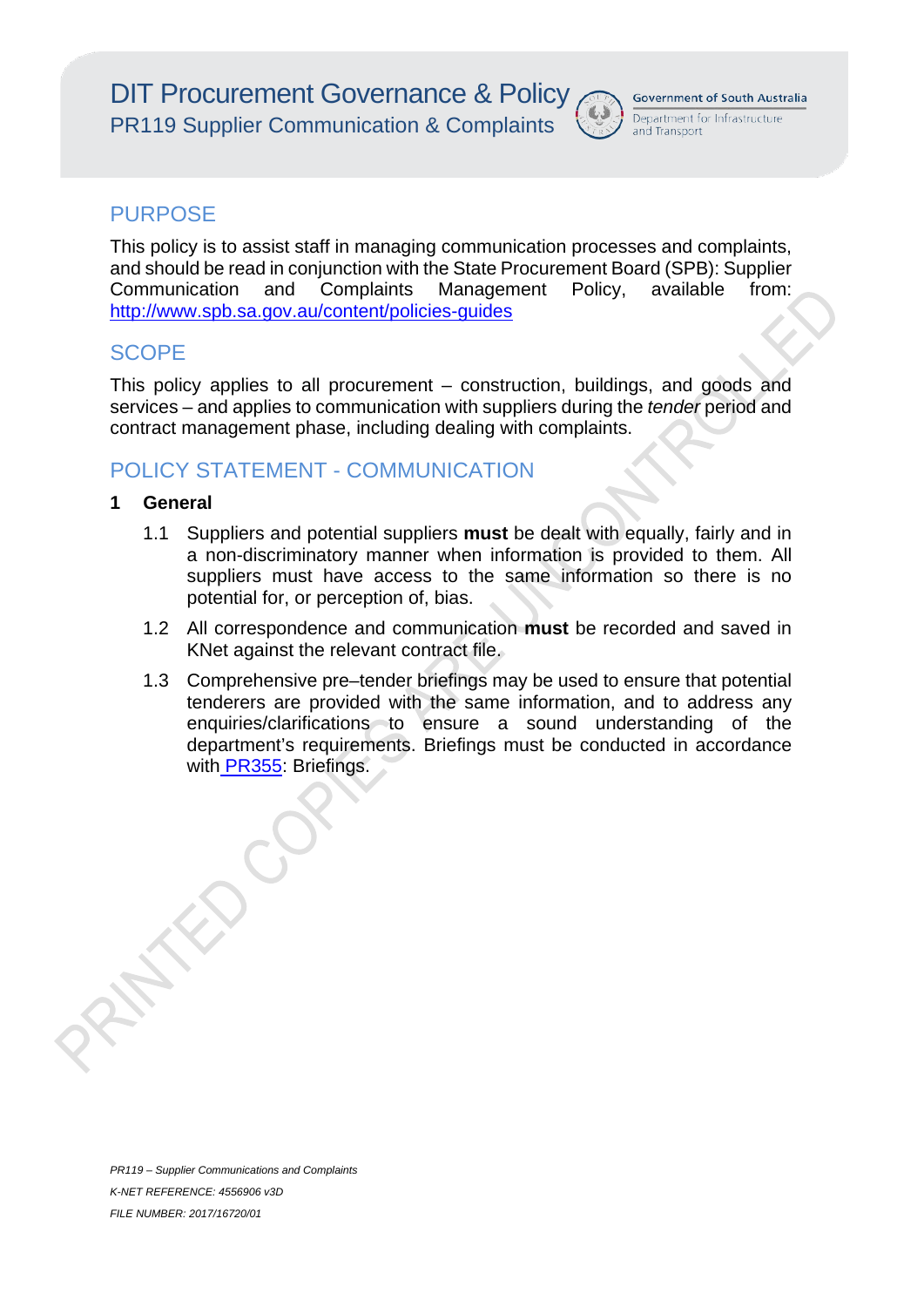### **2 Communication during the Tender Period**

- 2.1 All communications and enquiries with potential tenderers **must** be managed by the nominated contact person(s) whose contact details are listed on the cover page of the tender documents. In most cases, this is the *Procurement Lead*.
- 2.2 Potential tenderers seeking additional information **must** have their request acknowledged via email, noting that any subsequent information will be shared with all tenderers.
- 2.3 Potential tenderers may seek a meeting with the nominated contact person prior to tender close to discuss the tender or proposed alternatives. These meetings are acceptable as they may assist tenderers in generating innovative approaches and prevent misunderstandings about the department's requirements. However, extreme care must be used in managing this process to maintain probity.
- 2.4 All tender communication **must** be saved in KNet, including listing dates, types of requests and actions taken. This includes any verbal discussions, the content of which must be recorded in a follow-up email and saved in the project file. A communication register in the form of a table should be used to capture and track the information.
- 2.5 Evaluation panel members **must** notify the *Procurement Lead* of any contact with a tenderer.
- 2.6 Any clarifications that materially change anything in the tender documents require an amendment to be issued. Refer PR357: Amendments to Tender documents.
- 2.7 Any amendments introducing significant changes to the requirement(s) or the terms of making the offer may require an extension to the closing time. In this case, all potential tenderers must be notified of the amended closing time, managed in accordance with PR357: Amendments to Tender documents.
- 2.8 Potential tenderers may be required to provide a presentation or be involved in evaluation workshops or undergo a preliminary interview as part of the tender process. This requirement must be included in the *tender* documents. For guidance on conducting clarification & evaluation workshops see the Supplier Workshops Guideline.

### **3 Debriefing Unsuccessful Tenderers**

- 3.1 All unsuccessful tenderers **must** be offered the opportunity for a debriefing session. Debriefing provides a valuable opportunity for both parties to gain benefits from the process, in particular helping unsuccessful tenderers to improve their competitive performance.
- 3.2 Debriefing sessions **must** be conducted in accordance with PR369: Guidelines for Debriefing Unsuccessful Tenderers.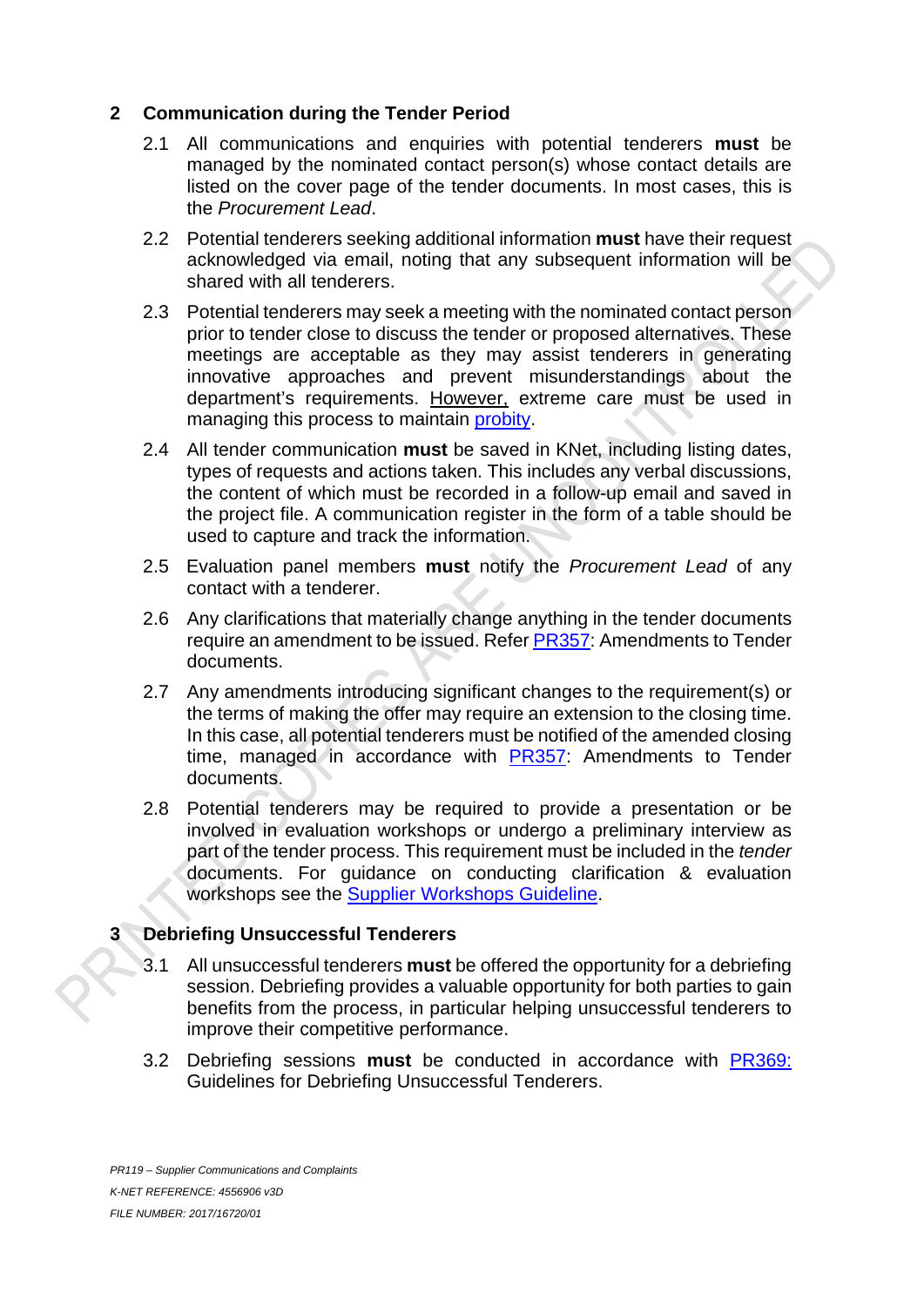### **4 COMMUNICATION – During the Contract Term**

- 4.1 The *contract manager* **must** communicate with the supplier when appropriate during the contract term. This communication may involve arranging or following up delivery of goods, or more complex management of outcomes. The *contract manager* may contact the supplier to discuss variations, claims, complaints, terminations, amendments and reviews of Key Performance Indicators. Communication during this time is governed by the Department's Contract Management Policies PR400-PR499.
- 4.2 All communication with the supplier during the contract term **must** be documented and stored as per PR461: Correspondence and Document Control.

## POLICY STATEMENT - COMPLAINTS

#### **5 COMPLAINTS MANAGEMENT - General**

- 5.1 Complaints may be received from the supplier or unsuccessful tenderers at any time during the tendering, contracting and contract management phase. These must be addressed by the *Procurement Lead* or *contract manager* (as appropriate) in the first instance. The SPB Supplier Communication and Complaints Management Policy outlines the principles to be followed in preventing and managing complaints.
- 5.2 Prior to the Supplier Formal Complaint Resolution Process being implemented, the investigating officer (see above 7.1) must consider the following:
	- If a *tenderer* indicates that they have a complaint, it should be addressed at the debriefing if possible.
	- The investigating officer must endeavour to resolve the issue as quickly as possible; the longer it remains unresolved the more likely it is to become a major issue from the complainant's perspective.
- 5.3 If the matter relates to an alleged irregularity in the procurement process or an alleged breach of the Public Sector [Code of Ethics,](https://publicsector.sa.gov.au/policies-standards/code-of-ethics/) the matter may be referred to the Manager, Risk & Assurance for investigation.
- 5.4 If the complaint relates to a criminal matter, it must be referred immediately to the South Australia Police.
- 5.5 If the issue cannot be resolved by the *Procurement Lead* through the provision of feedback, the Supplier Formal Complaint Resolution Process must be followed (refer section 8 below and flowchart at [Appendix 1\)](#page-4-0).

#### **6 COMPLAINTS MANAGEMENT – Supplier Formal Complaint Resolution Process**

- 6.1 The supplier must be asked to put the complaint in writing and forward it to the Supplier Complaints Officer which is the Manager, Procurement Governance & Policy, at [DPTI.TenderSupplierComplaints@sa.gov.au.](mailto:DPTI.TenderSupplierComplaints@sa.gov.au)
- 6.2 All formal complaints must be entered into **PR119-1**: Supplier Complaints Register when the complaint is received. The entry must be updated during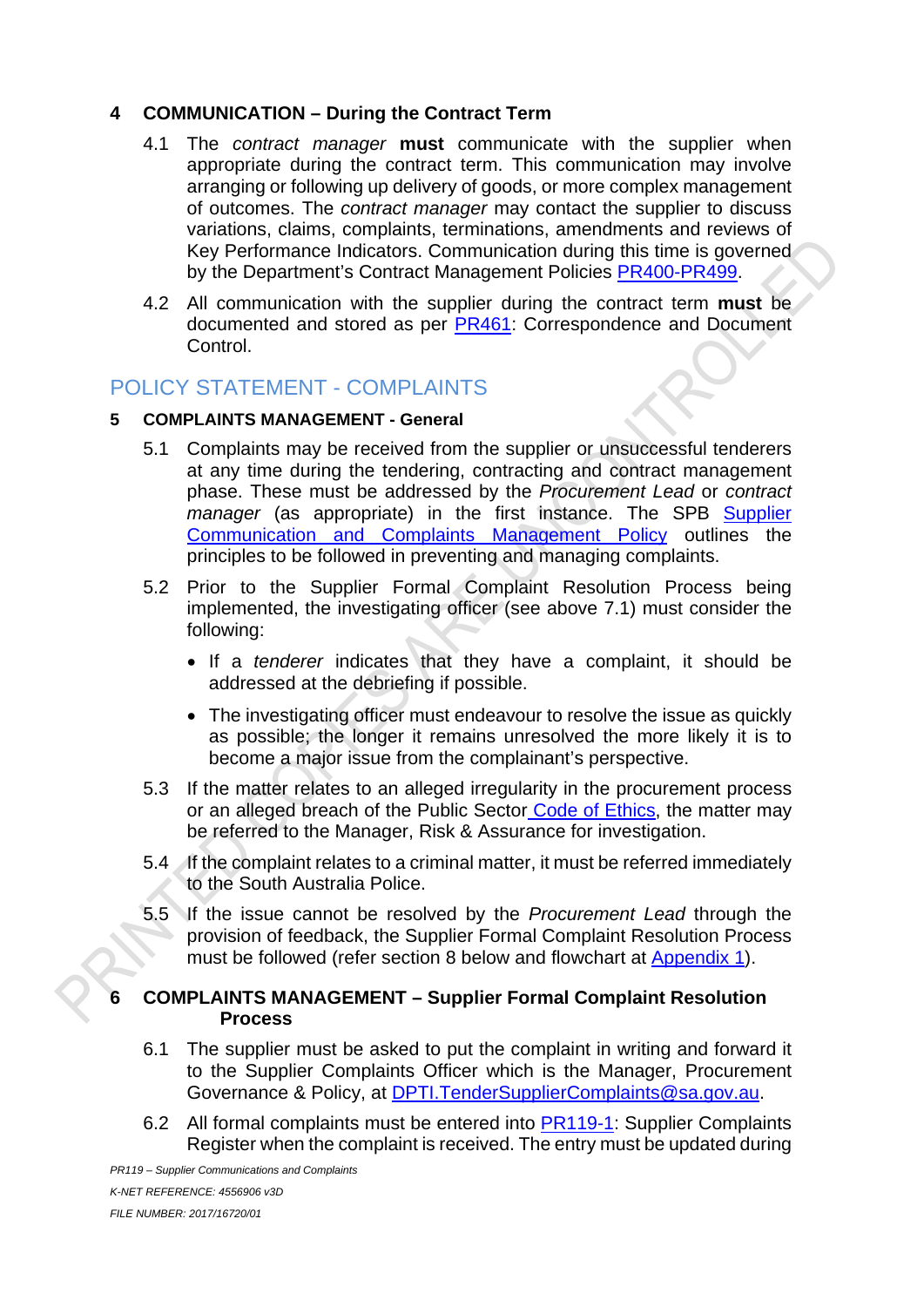the complaint and after resolution by the officer responsible for the management of the complaint at that stage. The contents of this register will be reported to the Director, Financial and Procurement Services on a quarterly basis.

- 6.3 The Supplier Complaints Officer **must**:
	- acknowledge receipt of the complaint in writing to the supplier including the name of the investigating officer, the proposed action and timeframes;
	- keep the supplier regularly informed of the progress; and
	- investigate the matter and prepare a recommendation and written response to the supplier or refer the matter to the Director, Financial and Procurement Services for a determination.
- 6.4 The complainant **must** be advised of the outcome in writing, and be provided with an opportunity to discuss the outcome of the complaint with the investigating officer.
- 6.5 Where the complainant is still not satisfied with the outcome, the Director, Financial and Procurement Services, may engage an independent adviser (which may include an independent arbitrator) to seek resolution. In this case, the supplier **must** be advised of the outcome in writing, and provided with an opportunity to discuss the outcome with the Director, Financial and Procurement Services or other nominated manager.
- 6.6 The investigating officer may seek assistance from an appropriate and independent officer, which may be:
	- a Probity Auditor;
	- Manager, Risk & Assurance; or
	- an Executive Director.
- 6.7 For goods and services matters, if a supplier is dissatisfied with the determination, they may lodge their complaint in writing to the Presiding Member of the SPB. The Board will only accept complaints where all attempts to resolve the complaint have first been made by the department.

# **DEFINITIONS**

All definitions not specific to this policy are available in the Procurement Governance & Policy Glossary of Terms. Defined terms are in *italics*.

Clarification Workshops - workshops held with tenderers on complex, high value projects following the calling of tenders but prior to close of tenders. These can assist with the identification of project constraints, ensure that tenderers are working on technical solutions that will meet the department's requirements and be interpreted the same way by all tenderers, and ensure that the specification adequately reflects the department's requirements whilst also being logical and practical.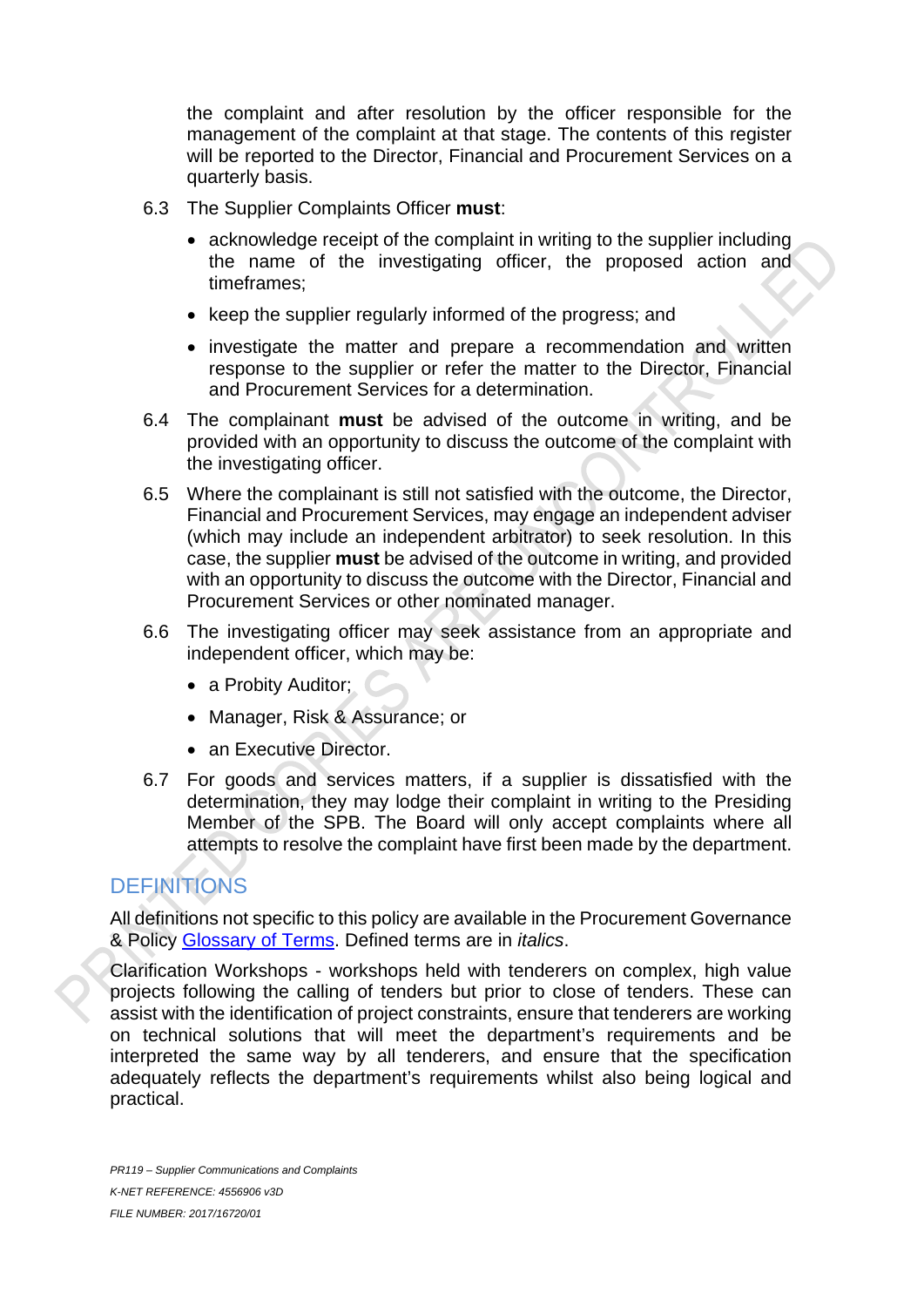# REFERENCES AND RELATED DOCUMENTS

#### SPB Supplier Communication and Complaints Management Policy

PR119-1 Supplier Complaints Register PR355 Briefings PR356 Enquiries Prior to Closing of Tenders PR357 Amendments to Tender documents PR358 Guidelines for Evaluation workshops and Interviews PR359 Guidelines for Conducting Clarification Workshops PR369 Guidelines for Debriefing Unsuccessful Tenderers PR461 Correspondence and Document Control

# <span id="page-4-0"></span>DOCUMENT APPROVAL

| Approval Date:                 | 18 March 2020                           |
|--------------------------------|-----------------------------------------|
| <b>Review Date:</b>            | 18 March 2023                           |
| <b>Policy Contact Officer:</b> | Team Leader Policy                      |
| Policy Custodian:              | Manager Procurement Governance & Policy |
| Division:                      | Finance & Procurement                   |
| Policy Owner:                  | <b>Chief Executive</b>                  |
|                                |                                         |